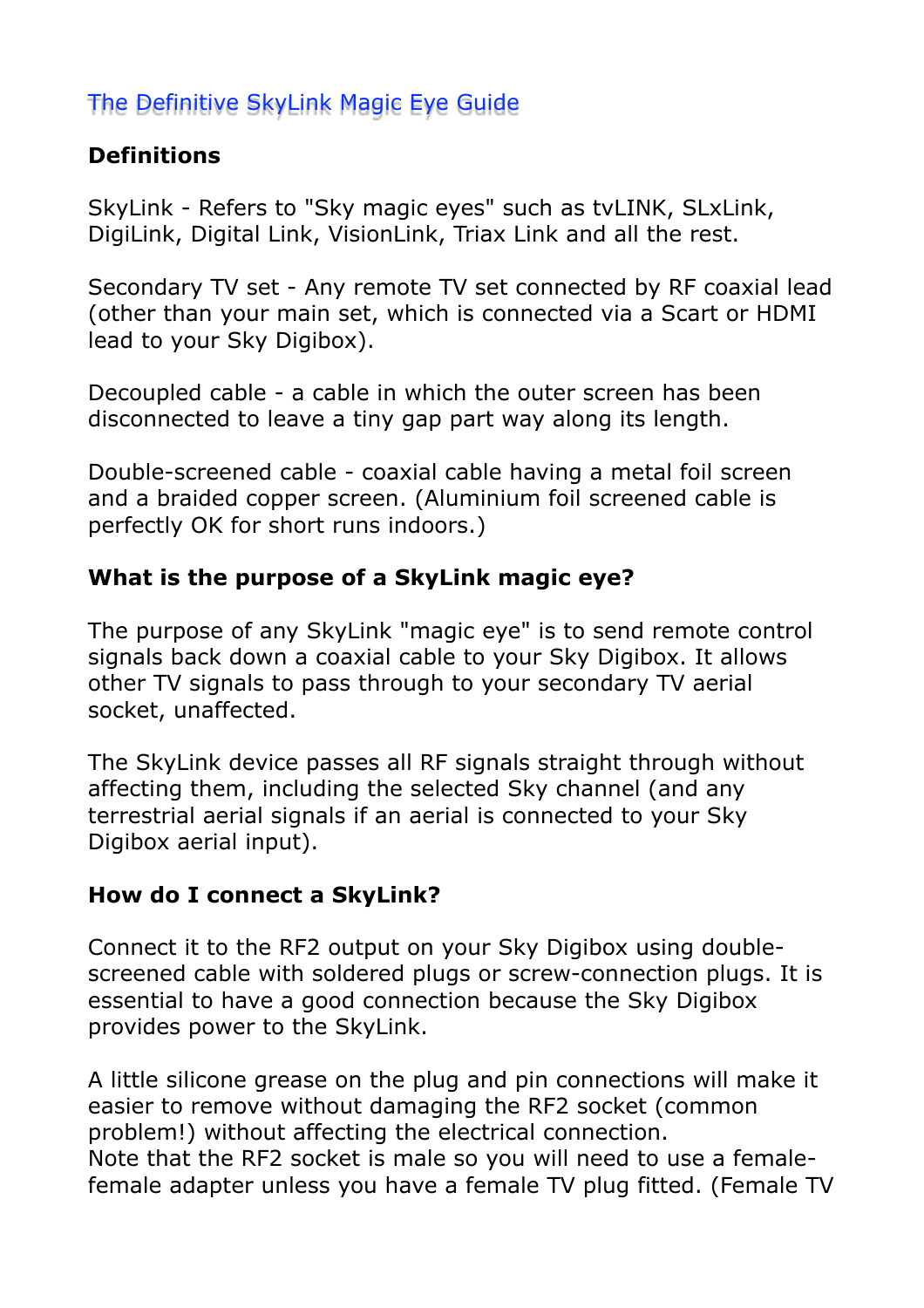plugs can not be soldered so ensure that it is the screw connection type.)

The SkyLink module should never be connected directly to a TV aerial socket as the strain could damage the socket and/or SkyLink. You should preferably use a double-screened "decoupled" cable" to connect the SkyLink to the TV aerial socket. This cable does NOT need to have soldered plugs because it is not carrying any power. However, there is no problem if the plugs are soldered. If space is a premium, a right-angle TV plug can be used. If you need extra flexibility and a less obtrusive cable, ultra-thin double-screened cable is available. (Not to be confused with so called "low loss" aerial cable, which should be avoided.)

A little silicone grease on the plug and pin connections will make it easier to remove without damaging the TV aerial socket (common problem!) without affecting the electrical connection.

As all TV sets radiate interference, which might interfere with the operation of the SkyLink, you may need to position the device away from the TV. In the case of some large screen TV sets, a distance of up to three metres may be required. Please bear this in mind if your SkyLink does not work reliably.

The SkyLink "magic eye" unit does NOT need to be connected to a secondary TV set in order to send your remote control signals back to your Sky Digibox. (For example, it can be used as a simple remote extender if your Digibox is in a cabinet.) However, it MUST be connected to your secondary TV set if you want Sky picture and sound on that TV or Freeview programmes.

#### **Will the SkyLink work with any Sky Digibox?**

The Amstrad DRX595 has NO RF output at all, and will not work with a SkyLink "magic eye" unless you also buy a tvLink-Plus and a power supply.

All other Sky Digiboxes (Standard, Sky-plus and Sky-HD) are theoretically compatible with all SkyLink devices. In practice, however, variations in tolerances can cause unreliable operation with some combinations and with some cable lengths.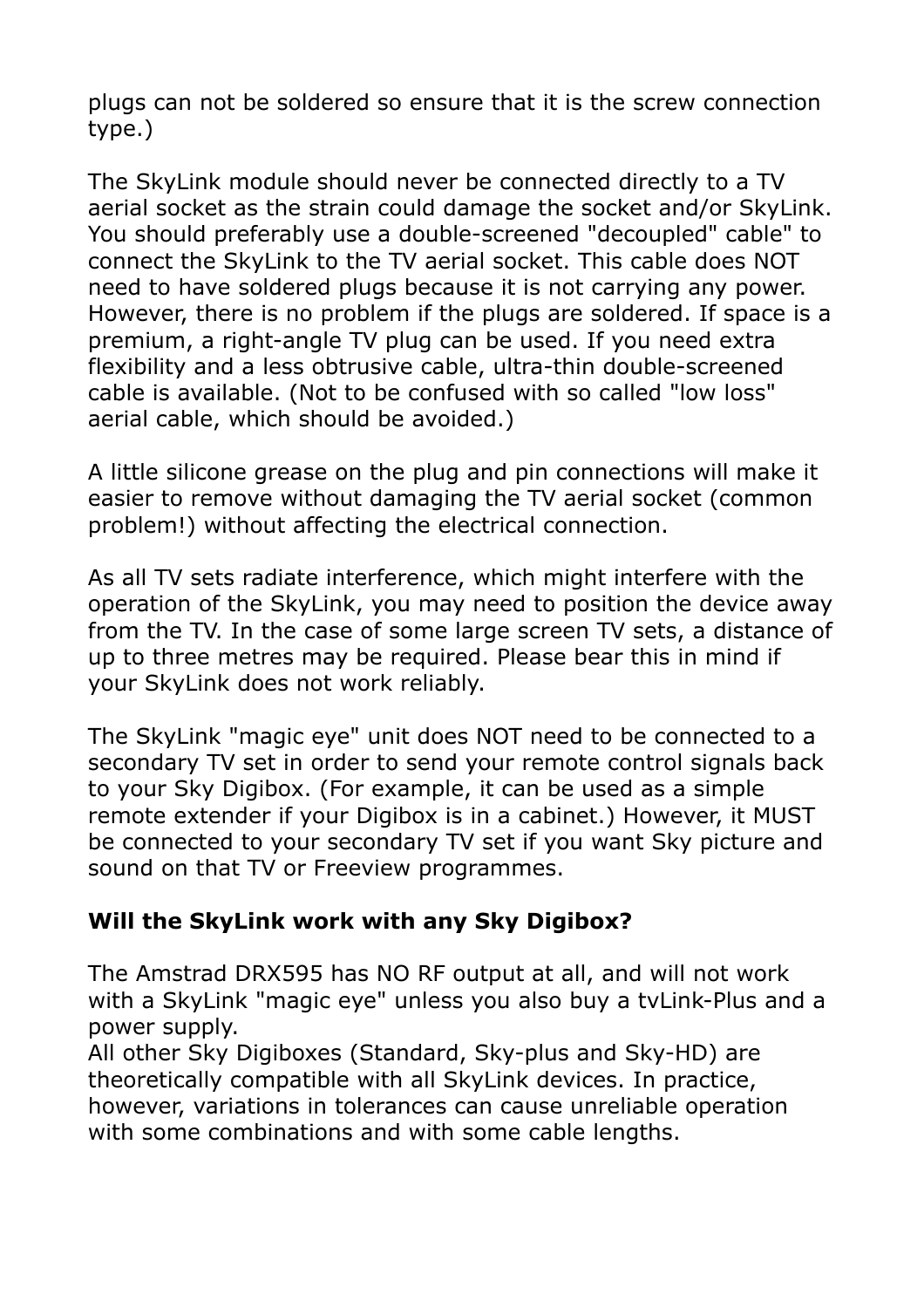The Pace BSKYB1000 minibox "Javelin" has only one RF output. This is "RF2" and works fine with "magic eyes".

Some Sky Digiboxes have problems with specific conditions of cable length and "discontinuities" caused by additional connections (inline connectors, wall plates, Y-splitters, amplifiers). In many cases the solution is as simple as adding an extra metre of cable somewhere in the run or removing the problem connector. In other cases, the specific configuration will work only with a different Digibox or SkyLink.

Some Sky Digiboxes can not power more than two "magic eyes". In this case you must use an amplified splitter with a separate power supply.

(If anyone has experienced this problem, please post your Digibox make and model number here!)

## **What settings must I change on the Digibox?**

The Sky Digibox RF2 Outlet power must be set to ON in the onscreen menu.

To access this secret Installer Menu, connect your main TV set to the Sky Digibox with a Scart lead (if not already so.) Make sure you can see a Sky programme.

Press the following sequence quickly on your Sky remote control:

# **[services] 401 [select]**

or **[services] 001 [select]** in later HD EPG. Then press 4 to access the RF Outlet menu.

Set the RF Outlet power to ON and set the UHF channel to an unused channel between 21 and 69. Save the settings then press [backup] repeatedly until you see the picture on your main TV. Tune your secondary TV set to the same UHF number (or find it by autoscanning in the TV analogue menu). Note that some TV sets can not tune to 69.

If you see intererference or a grainy Sky picture on your secondary TV, you have chosen a UHF channel number that is already in use. Return to the secret Installer menu and try a different number.

#### **Can I use more than one "magic eye"?**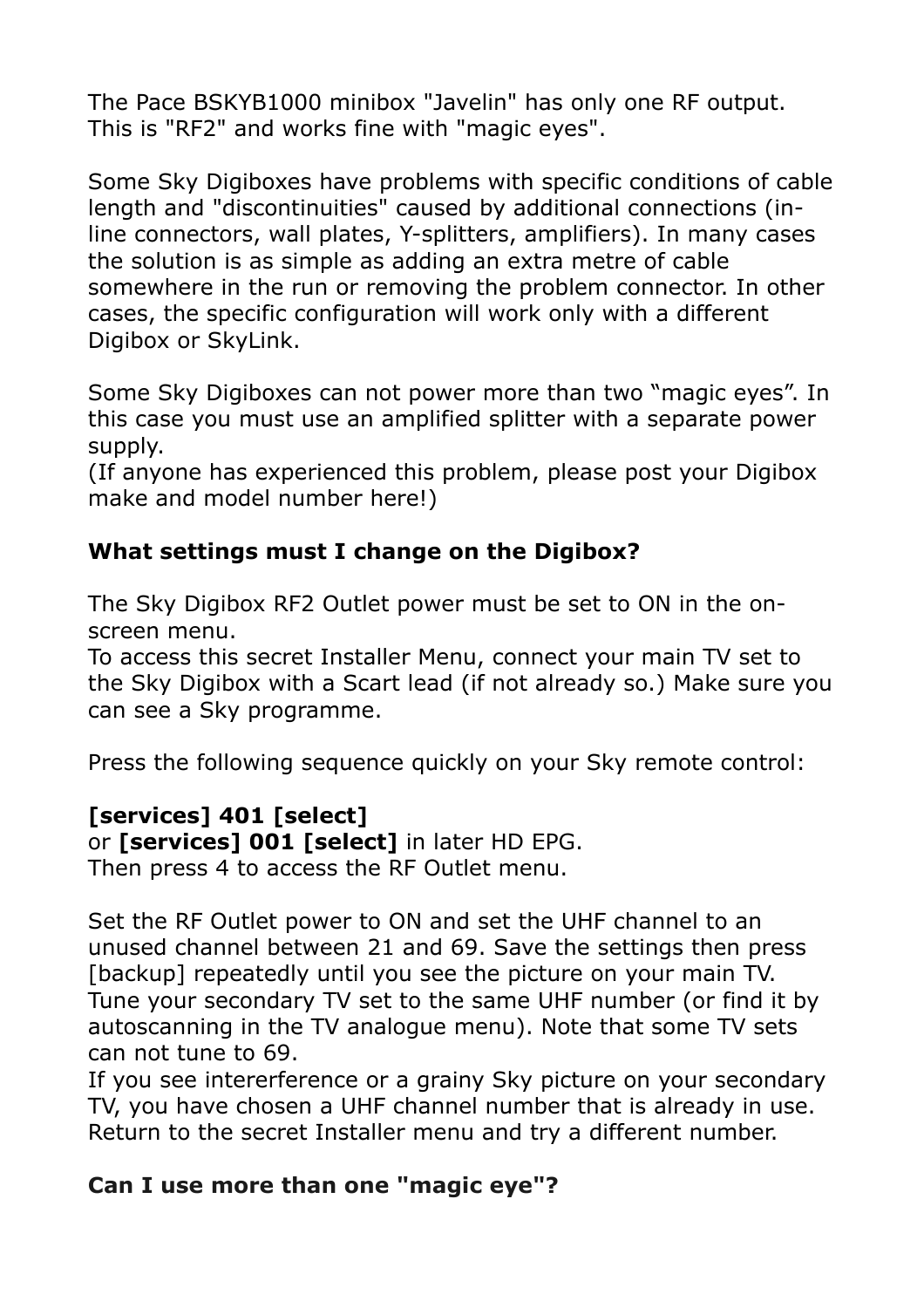Yes. Connect RF2 to a SkyLink compatible splitter or amplifier (see below). Connect the outputs directly to the "magic eyes" via double-screened cable.

## **Can I use an amplifier?**

If your Sky RF2 Outlet signal passes through any amplifier or splitter, these units must be SkyLink compatible, otherwise reliable operation may be impossible to achieve. If you use wall plates, make sure they are "DC pass" versions (not "isolated") and fully screened, otherwise you could get interference and unreliable operation. Note that the amplifier amplifies the RF signal from RF2. It does not amplify the signal coming back from the "magic eye".

#### **What's the maximum cable length?**

With good quality double-screened cable a length of 20m should be fine and 50m is often possible. However, if you plan to run a long length, be sure to test it (loose on the ground) before plastering it into walls.

#### **What's the best SkyLink?**

It's really a personal choice. From feedback we've had, I would currently recommend the "VisionLink" because it has proved to be reliable, less prone to interference problems and the "eye" part is tiny.

#### **What's the best cable?**

To minimise problems with interference - especially close to the TV and other equipment - you should use only double-screened cable. An ultra-thin white double-screened cable is available for use where you need extra flexibility and lower visual impact.

#### **What if I have problems after installation?**

Buy from a reputable supplier. Ask your supplier for troubleshooting information.